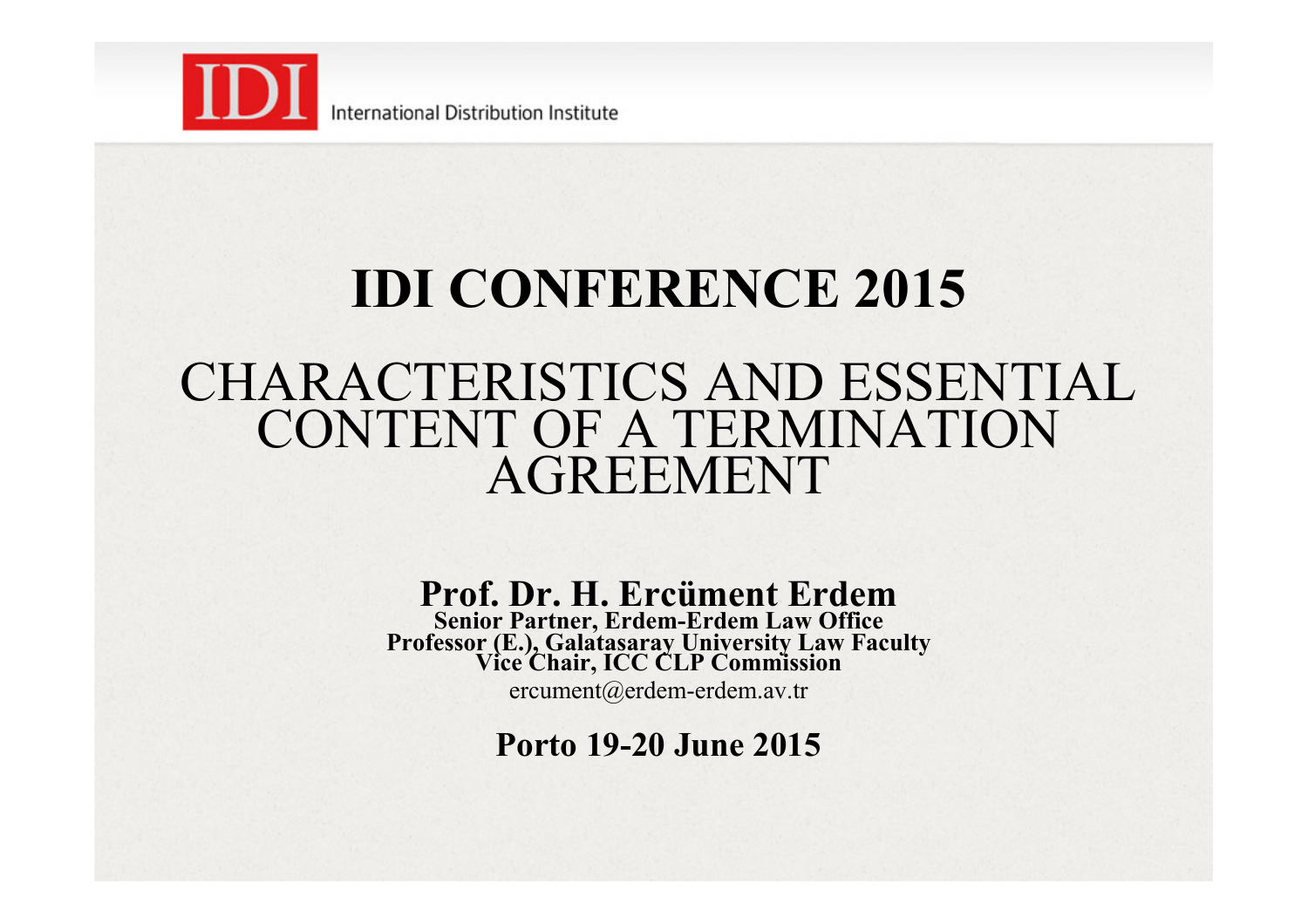

### **Introduction**

- ! A termination agreement provides a termination of the contractual relation by agreement instead of a unilateral declaration of one of the parties.
- ! It will ensure that the rights and liabilities of the parties regarding the contract have been satisfied and fulfilled.
- It regulates the relation of the parties during and after termination.
- ! A termination agreement is subject to freedom of contract principle however, the applicable laws may provide restrictions.
- Content of the termination agreements depends on
	- $\rightarrow$  the parties intention and the underlying contracts,
	- $\triangleright$  no exhaustive list of provisions to be agreed.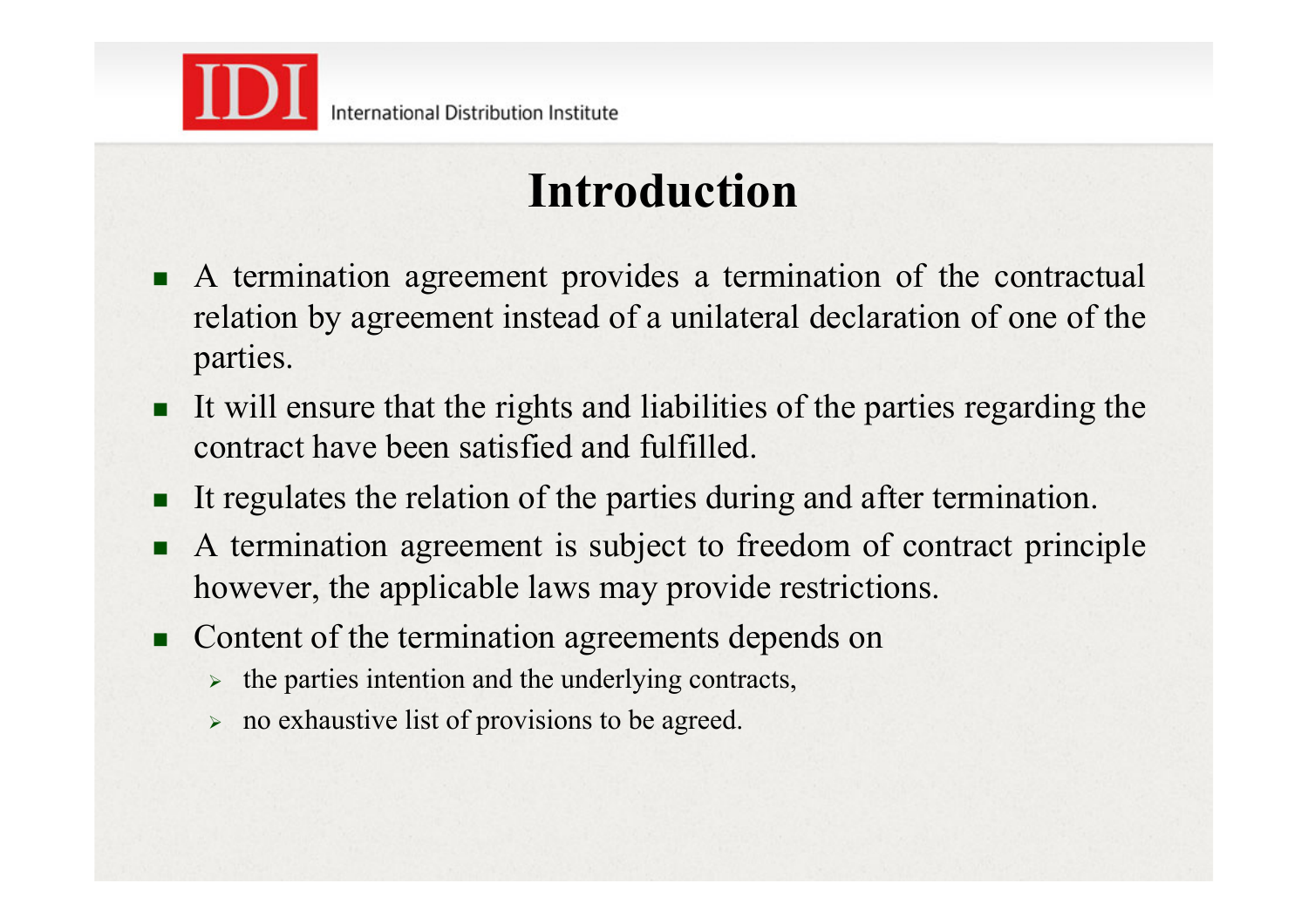

# **Essential Content**

### ! **Termination Date**

- $\triangleright$  The date on which the contract takes an end is a crucial point to be determined.
- $\triangleright$  The termination date can be set
	- $\checkmark$  as the signing date of the termination agreement or
	- $\checkmark$  as a specific date or occasion after the signing of the termination agreement or
	- $\checkmark$  as a date before the signing of the termination agreement
- $\triangleright$  It will depend on the conditions of the actual business between the parties.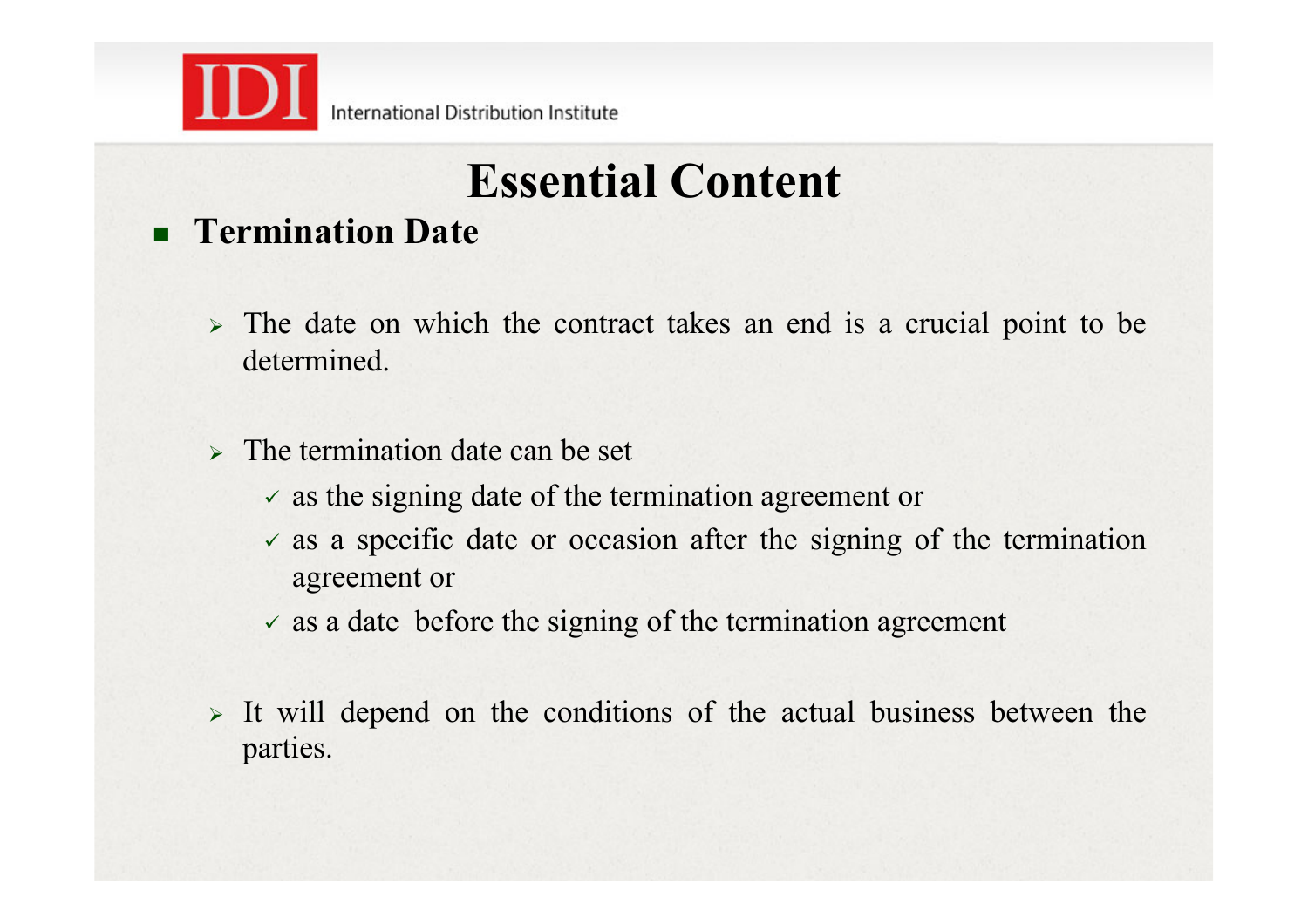

### ! **Usage and Repurchase of the Stocks**

- $\triangleright$  The parties should agree on the usage or repurchase of the stocks
	- $\checkmark$  The stocks may be exhausted by the distributor or the franchisee
	- $\checkmark$  The supplier may chose to repurchase the stocks
	- $\checkmark$  In normal course of business the agents do not hold stocks
- $\triangleright$  If the parties agree on the repurchase of the stocks
	- $\checkmark$  the condition of the goods should be defined in the termination agreement
		- <sup>o</sup> If they are in new condition and in original packaging or not
	- $\checkmark$  the repurchase price should also be determined in the termination agreement,
		- <sup>o</sup> if not already provided in the contract
		- <sup>o</sup> depends on the condition of the goods.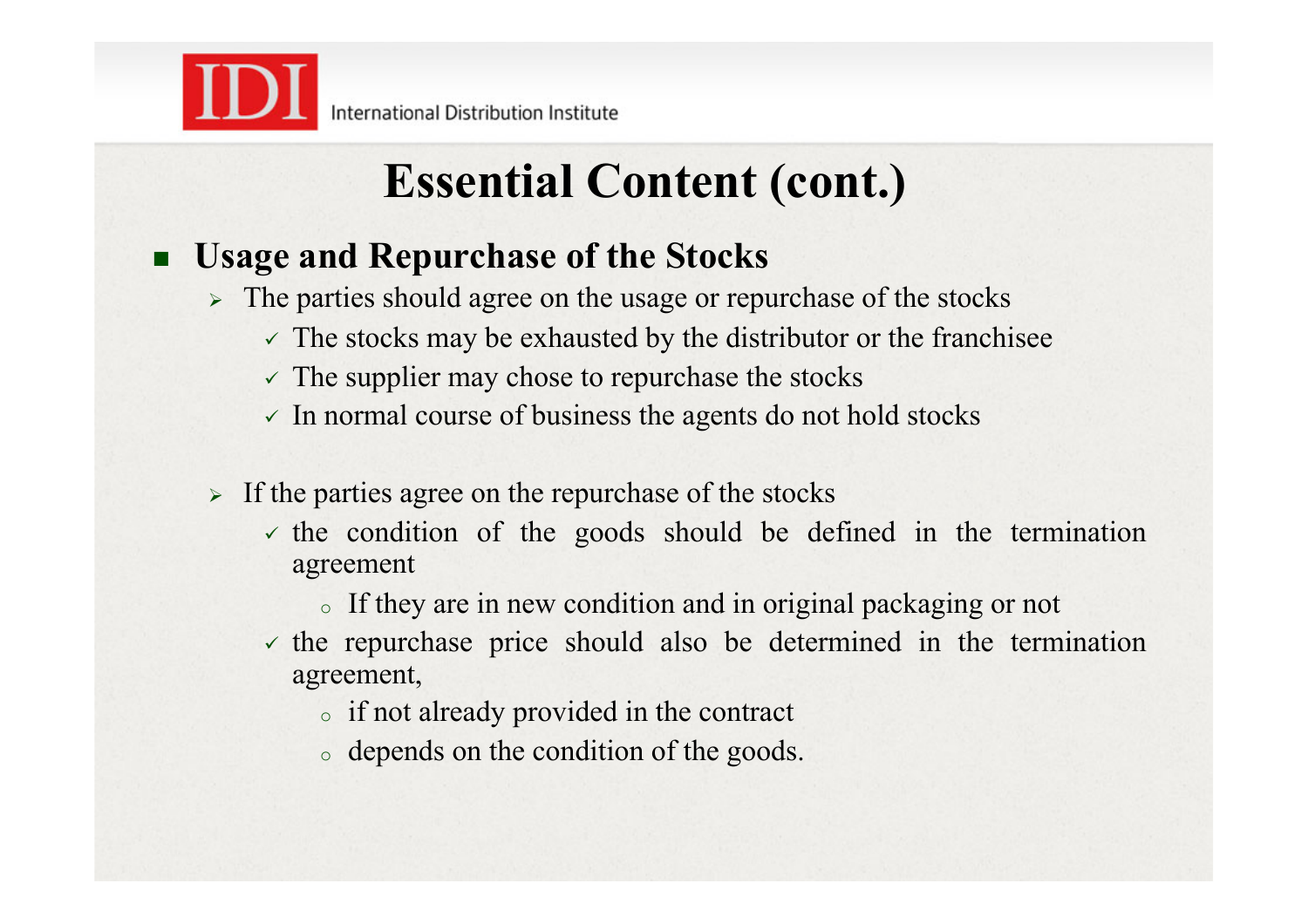

### ! **Cancellation of Data and Confidentiality**

- $\triangleright$  The termination agreement should contain a provision regarding the usage or cancellation of data obtained during the contractual relationship.
	- $\checkmark$  important information,
	- $\times$  documentation/material
- $\triangleright$  At the termination of the legal relationship, the data and documentation in custody of the receiver should be:
	- $\sqrt{\ }$  cancelled or
	- $\vee$  returned to its owner
- $\triangleright$  The termination agreement may provide a confidentiality period after the termination
	- $\checkmark$  Competition rules may impose restrictions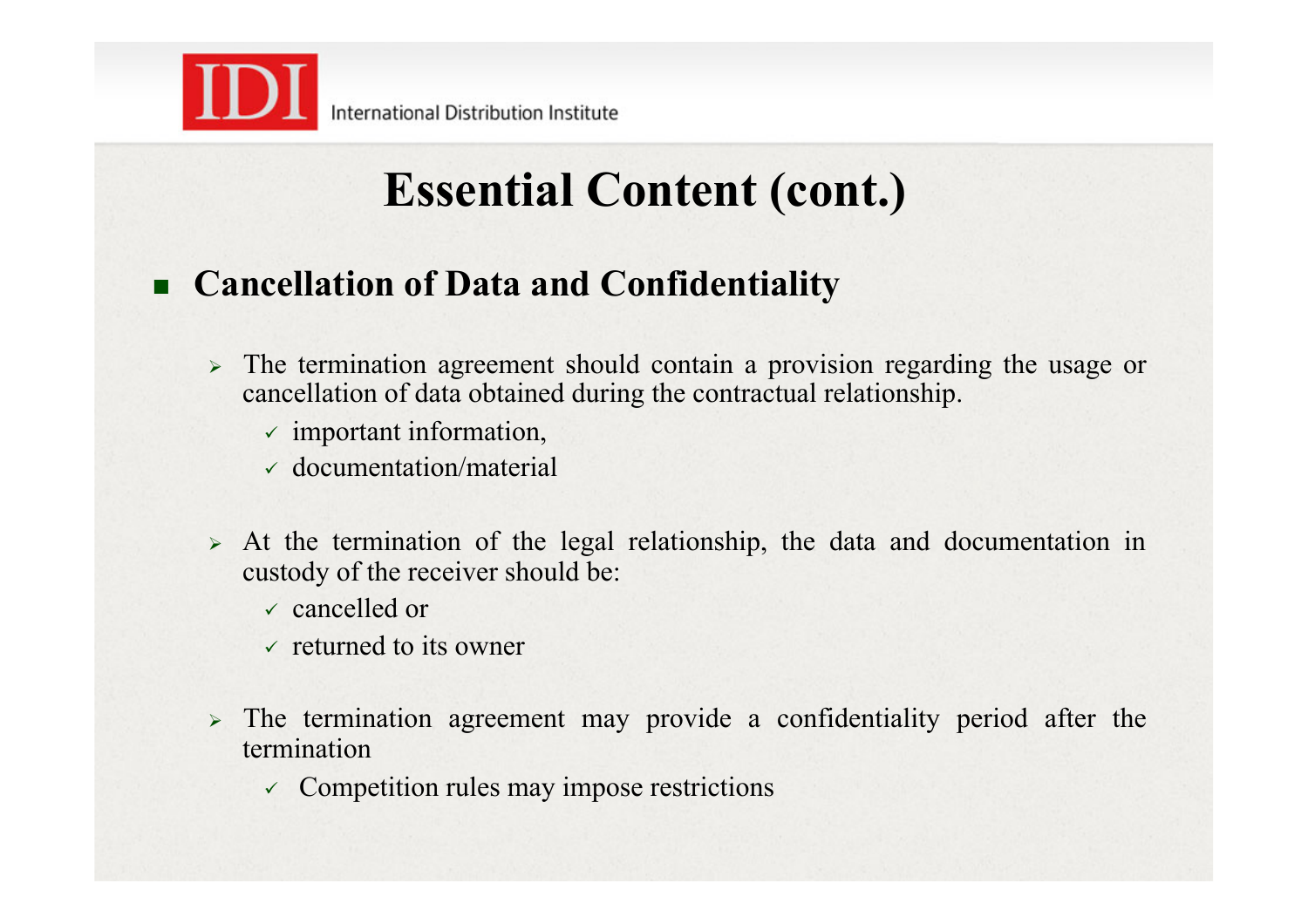

### ! **Non-Competition Obligation**

- $\triangleright$  The termination agreement may provide a post termination non-compete obligation
	- $\checkmark$  Customary for the agency but subject to some restrictions for the distributorship
- $\triangleright$  While drafting a non-competition obligation clause, the following should be clearly defined in writing
	- $\checkmark$  the territory,
	- $\checkmark$  Duration (1 year for the distributor and related to know-how; 2 years for the agent) ,
	- $\checkmark$  product or service
- $\triangleright$  The governing law designated for the termination agreement may regulate:
	- $\times$  a compensation right and/or
	- $\checkmark$  a limitation of the duration for such obligation.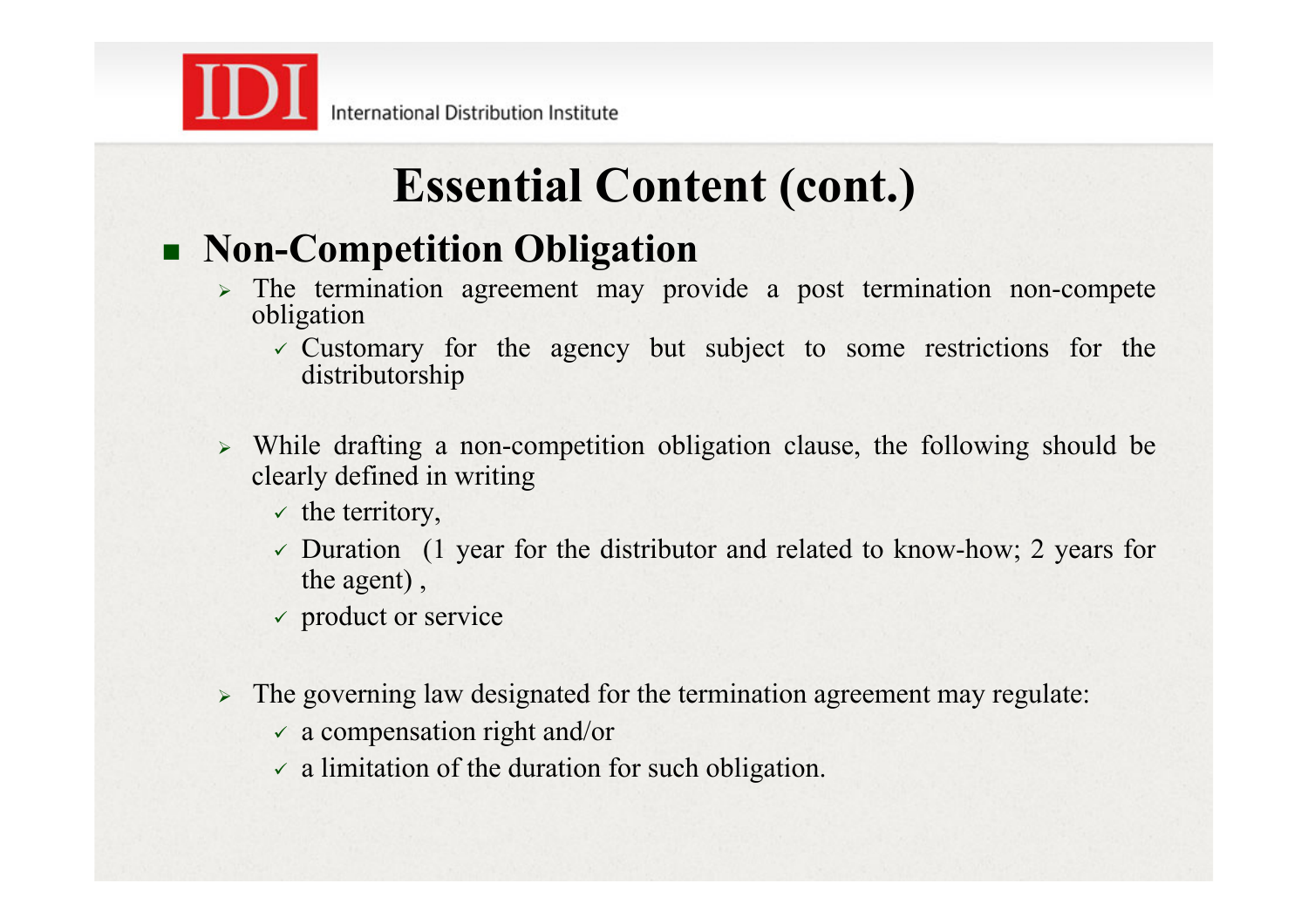

#### ! **Transfer of Customers**

- Different regimes for the agents and the distributors.
- Upon termination of the contract for any reason, the agent should:
	- $\checkmark$  Transfer the customers in the territory to the supplier/principle and
	- $\sim$  Co-operate with and assist the principal in effecting an orderly and efficient transition
- $\triangleright$  For the distributor it is not very usual, as the distributors are acting on their names and behalf
	- $\triangleright$  in principle not subject to any restrictions;
	- $>$  may also be provided as part of the non-compete clause;
- The agent or the distributor should discontinue:
	- $\checkmark$  all sales,
	- $\checkmark$  offers for sale,
	- $\checkmark$  advertisement and/or promotion of the products
	- $\checkmark$  representing the principal in the Territory

#### ! **Post Termination Commission**

- $\geq$  The agent may also be entitled to commission on transactions concluded after the contract has been terminated, if
	- $\checkmark$  There are pipeline orders that are mainly attributable to the agent's efforts during the term of the agreement and
	- $\checkmark$  The orders are placed within a reasonable period after the termination of the contract.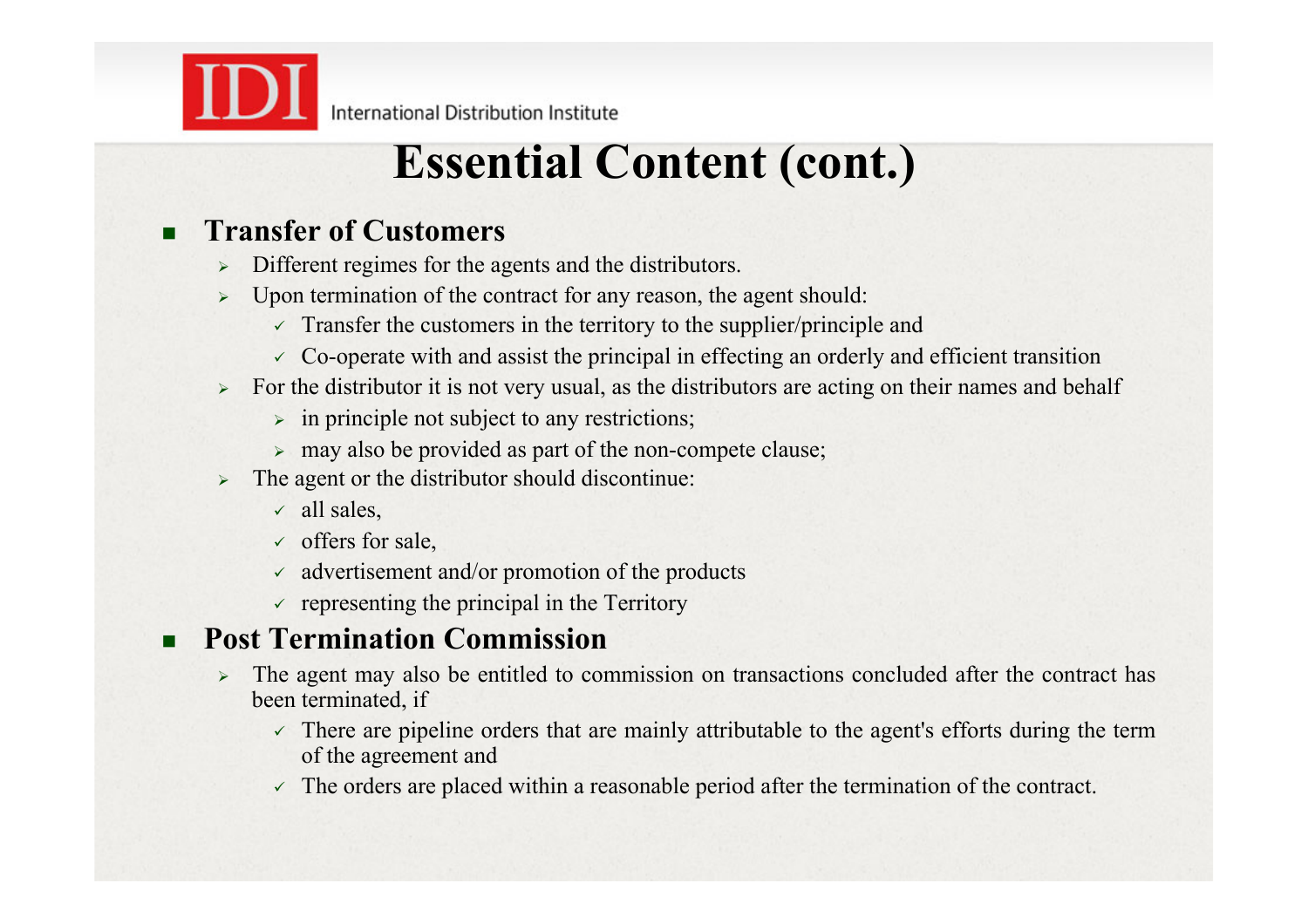

#### ! **Notice Periods**

- $\geq$  Notice periods provided in the termination agreement may differ from the main contract because of
	- $\checkmark$  the governing law designated for the termination agreement and
	- $\checkmark$  international regulations
- $\geq$  Council Directive 86/653/EEC on the co-ordination of the laws of the Member States relating to self-employed commercial agents («Directive») contains minimum notice periods for termination of an indefinite term contracts.
	- $\checkmark$  one month for the first year of the contract,
	- $\checkmark$  two months for the second year of the contract and
	- $\checkmark$  three months for the third and subsequent years.
- > National laws may provide longer periods
	- $\checkmark$  four months for the fourth year of the contract,
	- $\checkmark$  five months for the fifth years of the contract and
	- $\checkmark$  six months for the sixth and subsequent years.
	- $\checkmark$  Unless otherwise agreed, the end of the notice period must coincide with the end of a calendar month.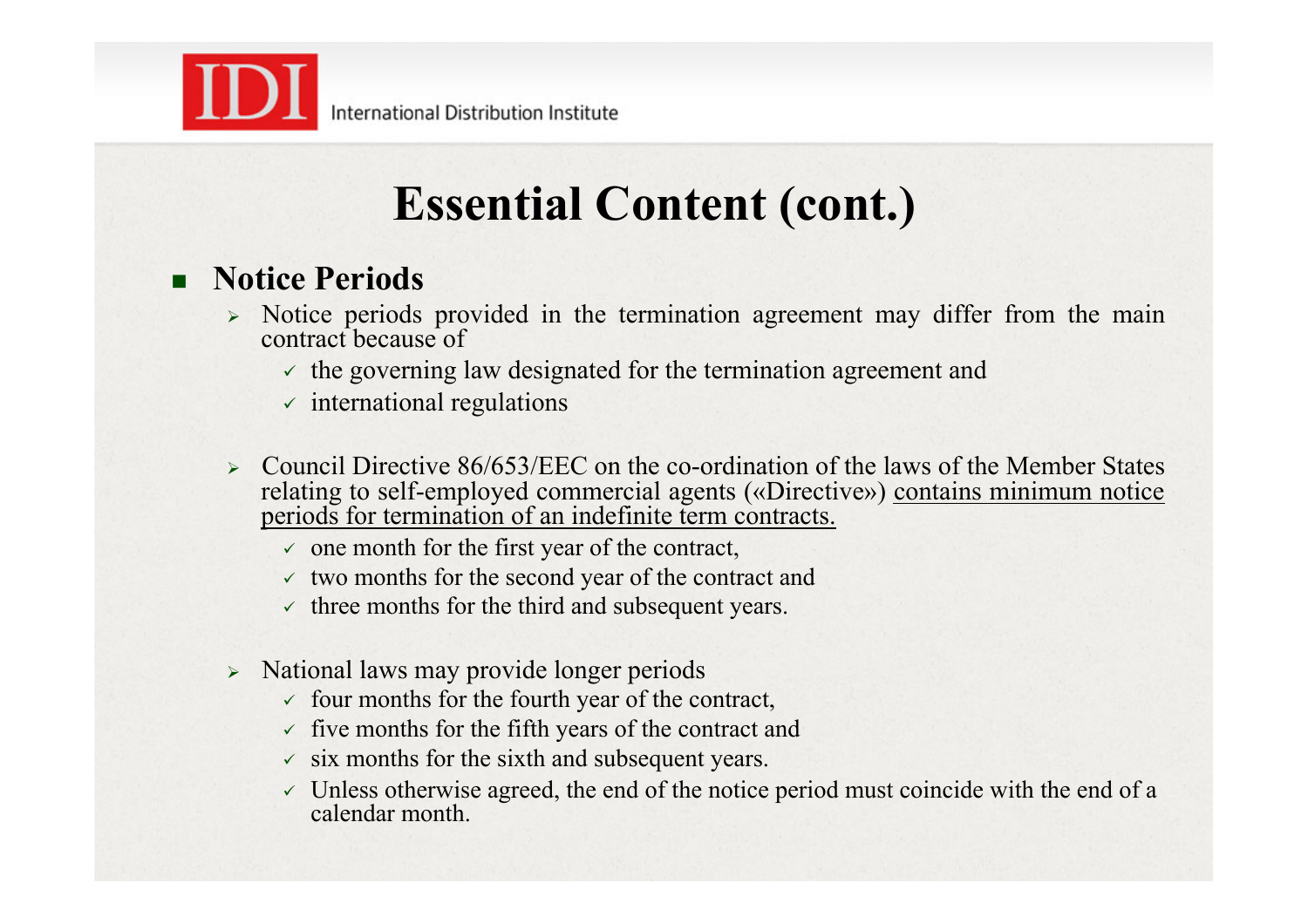

# **Essential Content (cont.)**

### ! **Notice Periods (cont.)**

- $\triangleright$  The contract is deemed to be indefinite, if
	- $\checkmark$  The contract does not provide any specific term; or
	- $\checkmark$  The contract with a fixed period continues to be performed by both parties following the expiry of its term
- $\triangleright$  The essential points to be highlighted regarding the notice periods:
	- $\checkmark$  The notice periods provided by the Directive are minimum periods and the parties are not allowed to agree on a shorter notice period,
	- $\angle$  A longer notice period can be agreed,
	- $\checkmark$  The principal may not have a shorter notice period than the agent and any attempted waiver of this right will be void.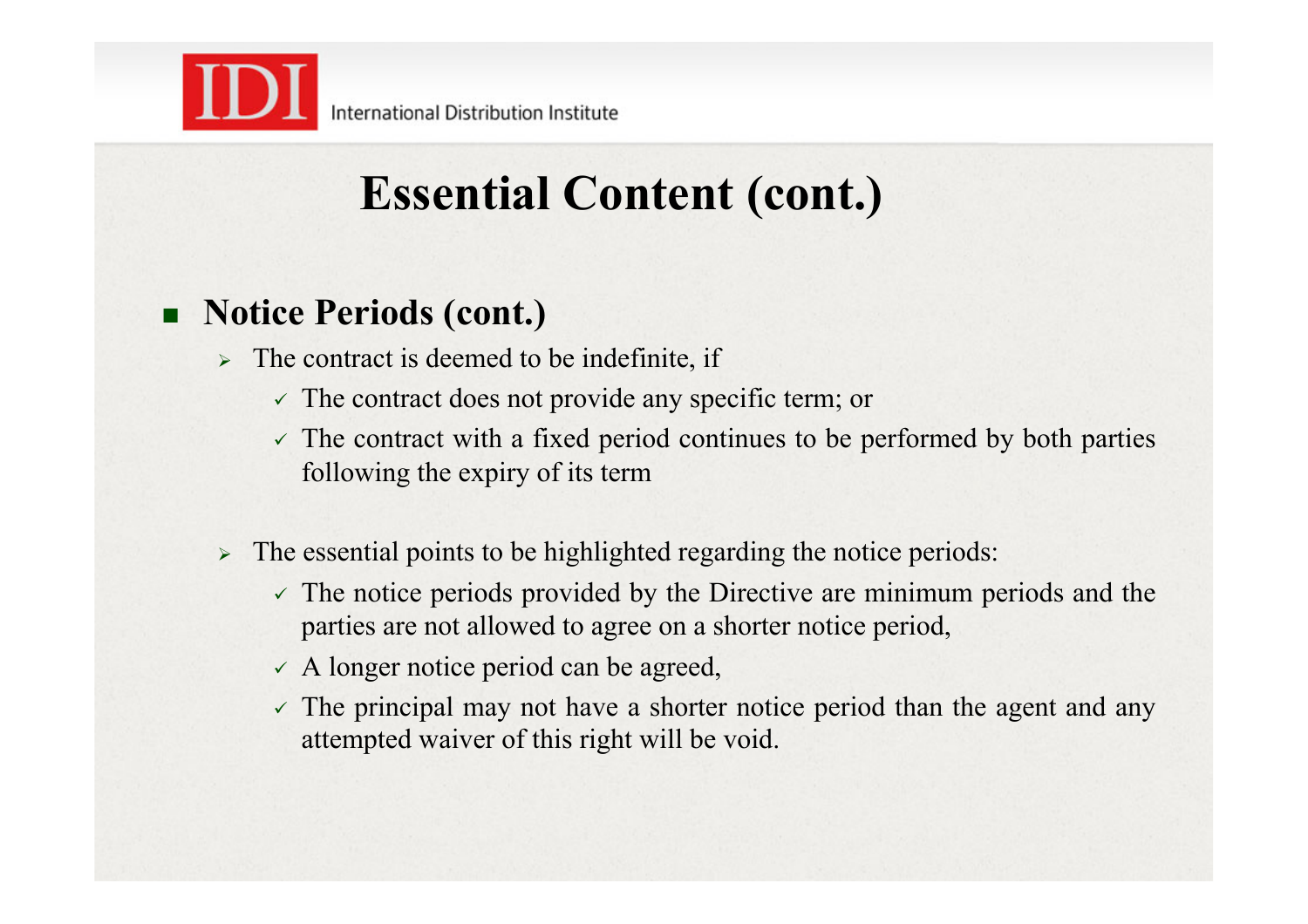

### **Essential Content (cont.)**

#### ! **Indemnity and Compensation:**

- $\ge$  The Directive provides compensation for termination to the benefit of the commercial agent.
- $\triangleright$  The Directive offers a choice to Member States between:
	- $\checkmark$  (goodwill) indemnity and
	- $\checkmark$  compensation
- $\triangleright$  UK decided to include both options.
- $\geq$  The parties cannot depart from the provisions relating to compensation to the detriment of the commercial agent before the expiry of the agreement.
- $\geq$  Conditions under which goodwill indemnity may be claimed are as follows:
	- $\checkmark$  The contract should be terminated by a contracting party, or may expire automatically
	- $\checkmark$  Principal should continue to derive benefits from business with new customers or the volume of business has been increased from existing customers
	- $\checkmark$  It is equitable having regards to all the circumstances and, in particular, the commission lost by the agent on the business transacted with those customers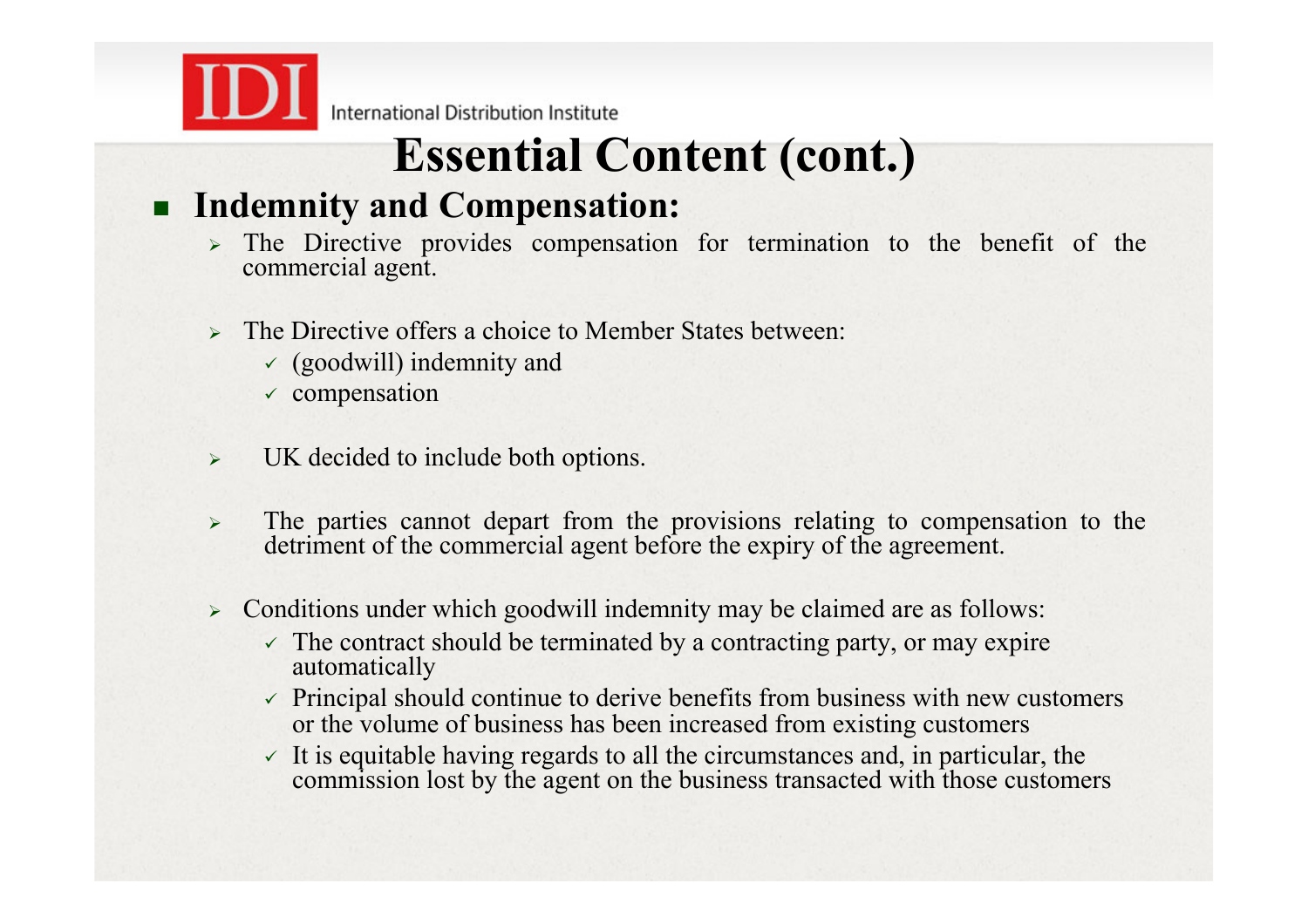

### ! **Indemnity and Compensation (cont.)**

- $\triangleright$  The agent loses his entitlement to indemnity if, within one year following termination of the contract fails to notify the principal that he intends pursuing his entitlement (Article 17(5)).
- $\triangleright$  No indemnity shall be paid where;
	- $\checkmark$  default attributable to the agent justifies immediate termination of the agreement or
	- $\checkmark$  the agreement is terminated at the agent's initiative, unless the cause
		- <sup>o</sup> is attributable to the principal or
		- <sup>o</sup> is justified on grounds of age, infirmity or illness of the agent (Article 18).
- $\triangleright$  Conditions of agent's compensation for the damage
	- $\checkmark$  The agent has been deprived of the commission which a proper performance of the contract would have procured him/her
	- $\checkmark$  The agent has not been able to write off the debts (costs and expenses) incurred while carrying out his/her activities under the advice of the principal.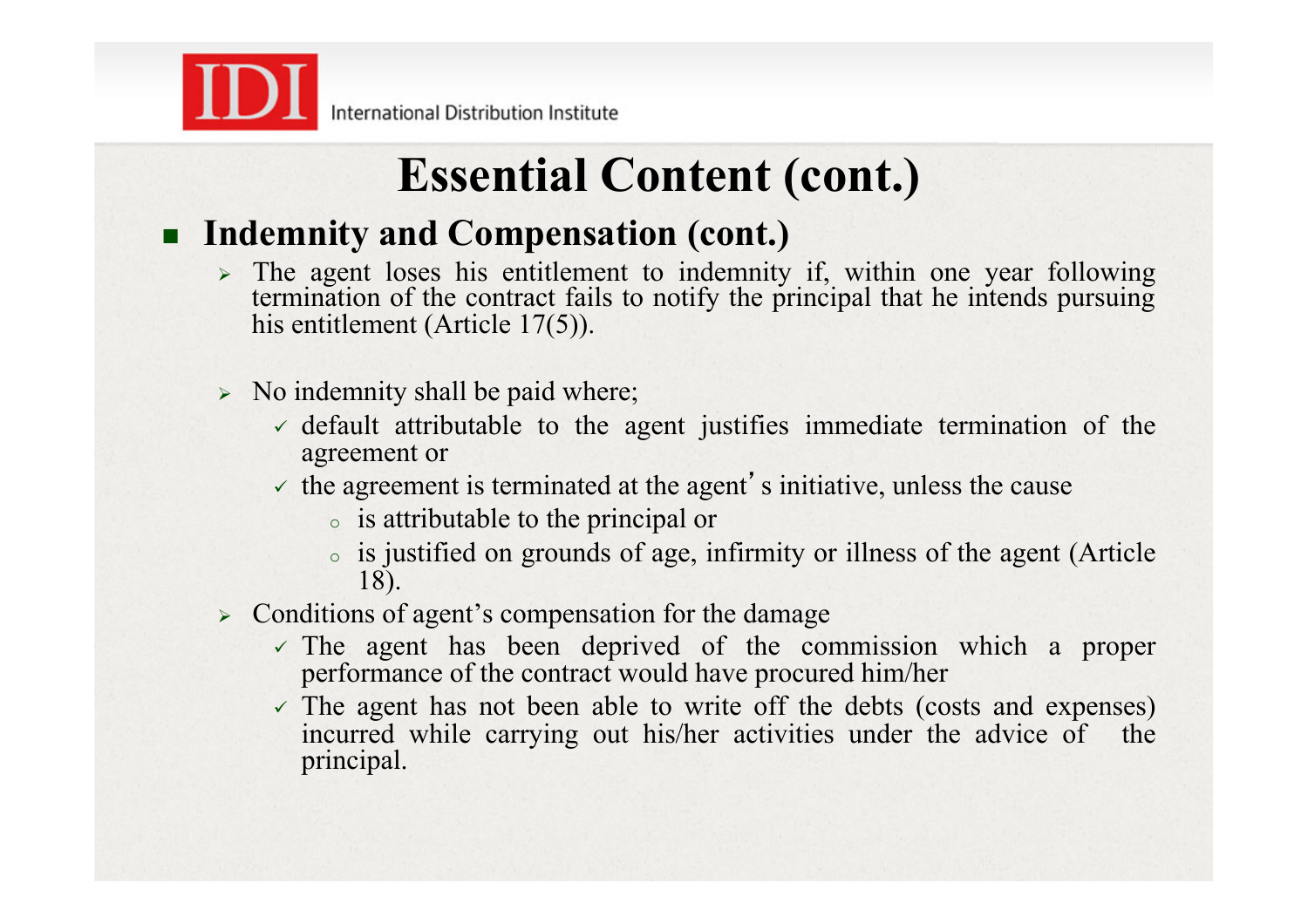

### ! **Settlement Provision**

- $\triangleright$  A discharge clause to release the parties from their reciprocal liabilities, if
	- $\checkmark$  both parties have fulfilled their obligations and
	- $\checkmark$  each party has been satisfied with the current situation.
- The settlement provision should be in compliance with the conditions required by the applicable law.

### ! **Applicable Law and Dispute Resolution**

- $\triangleright$  Applicable law and dispute resolution may be different from the main contract
- $\triangleright$  Dispute resolution may provide for the jurisdiction of courts or arbitration
	- $\checkmark$  In some countries the courts may have jurisdiction even in the presence of an arbitration clause (i.e. Germany, Belgium)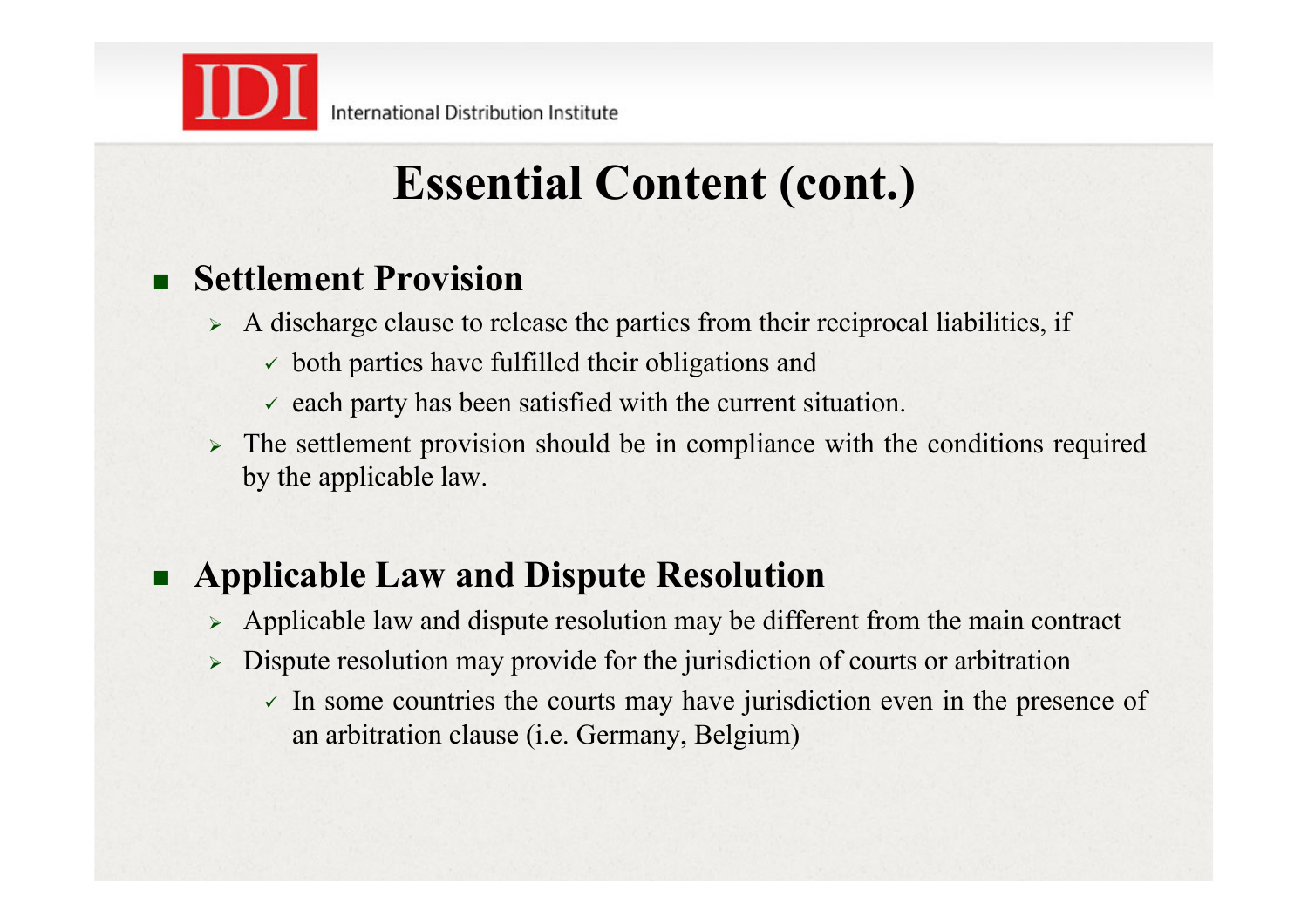

## **Conclusion**

- The termination agreement shall be tailored depending on the nature of the underlying agreement
- In practice the termination agreements provide a set of established clauses (such as term, stocks, notices, confidentiality, non-compete, indemnity, etc); these are not exhaustive.
- The termination agreement are subject to the freedom of contract.
- The requirements of the applicable laws have to be respected in particular for the notice period, goodwill indemnity or for the compensation.